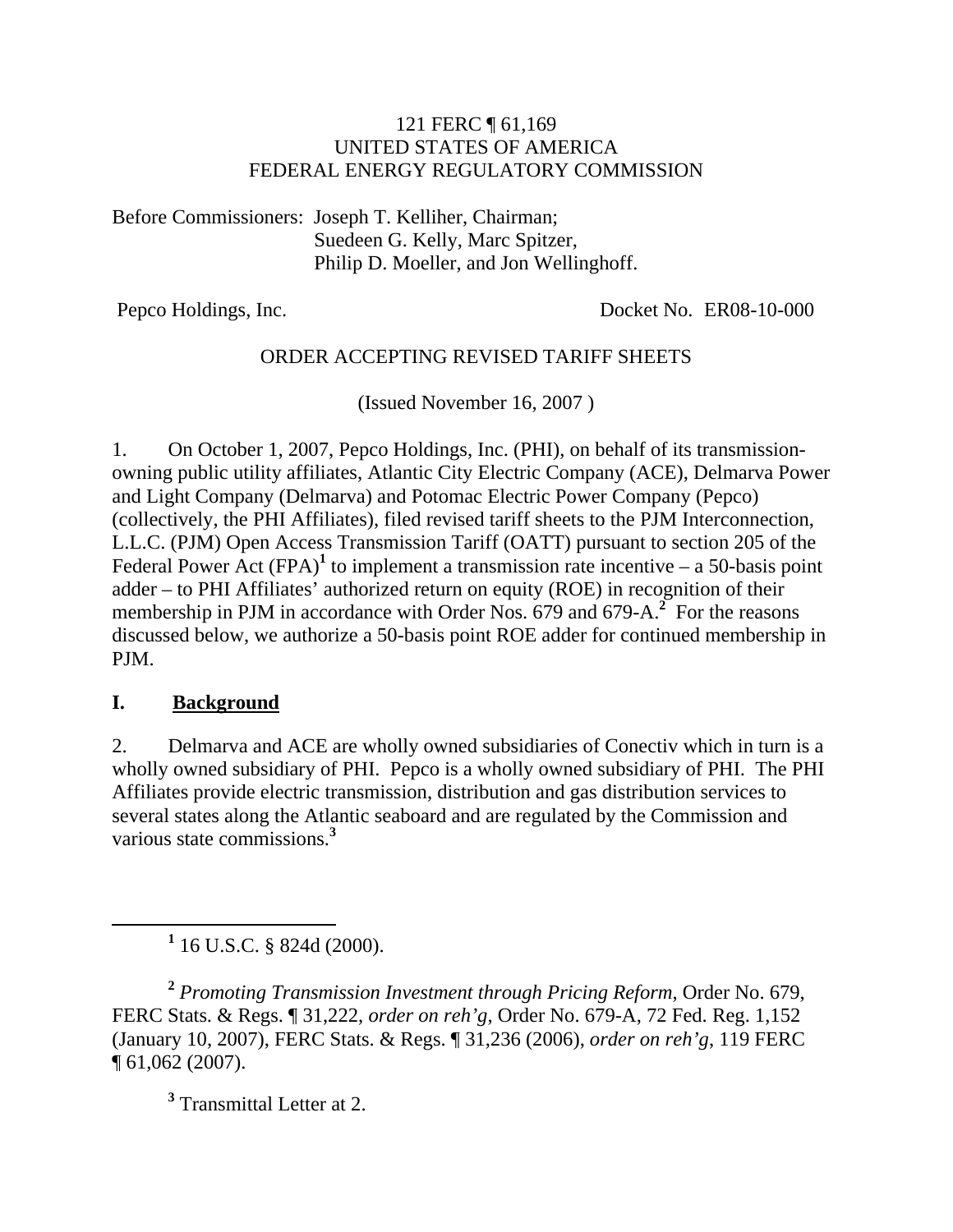#### Docket No. ER08-10-000 - 2 -

3. On January 31, 2005, in Docket No. ER05-515-000, the PHI Affiliates and Baltimore Gas and Electric Company (BG&E) (collectively, the Transmission Owners) filed revised tariff sheets to PJM's OATT seeking to implement a formula rate for wholesale transmission service. In that filing, the Transmission Owners explained that the conversion to a formula rate within their rate zones would better reflect changes in their transmission revenue requirements, track increases and decreases in expenses to prevent under- or over-recovery of costs, avoid the need for frequent rate adjustment filings, and harmonize the treatment of new facility costs with embedded transmission revenue requirements. On May 31, 2005, the Commission issued an order that accepted the formula rate filing with a nominal suspension period, made it effective June 1, 2005, subject to refund, and initiated a hearing.**<sup>4</sup>**

4. On March 20, 2006, the PHI Affiliates and BG&E filed a Settlement Agreement regarding their formula rates. The Settlement Agreement established: (i) an initial ROE of 10.80 percent for all transmission facilities placed in-service prior to January 1, 2006; (ii) an 11.30 percent ROE for all transmission facilities placed in-service on or after January 1, 2006; (iii) a "base" ROE of 10.80 percent onto which any ROE adder would be added; and (iv) the PHI Affiliates' right to make filings at any time to implement any rate incentive mechanisms.<sup>5</sup> The Commission approved the uncontested Settlement Agreement on April 19, 2006.**<sup>6</sup>**

5. PHI notes that consistent with the PHI Affiliates' formula rate implementation protocols that were approved as part of the Settlement Agreement, PHI proposes to incorporate the ROE adder in its next annual informational formula rate update to be filed by May 15, 2008, for implementation on June 1, 2008. The proposed 50-basis point ROE adder for RTO participation will not impact customer charges until June 1, 2008, despite the ROE adder having a requested effective date of December 1, 2007. Thus, PHI states that there will be no need for interim mid-year billing adjustments.**<sup>7</sup>**

 **<sup>4</sup>** *Allegheny Power System Operating Cos*., 111 FERC ¶ 61,308 (2005), *order on reh'g*, 115 FERC ¶ 61,156 (2006) (*Allegheny Order*).

**<sup>5</sup>** *See* Settlement Agreement, §§ 3.1 - 3.4.

**<sup>6</sup>** *Baltimore Gas & Electric Co.*, 115 FERC ¶ 61,066 (2006).

<sup>7</sup> The formula rate implementation protocols are appended to each PHI Affiliates' formula rates in PJM's OATT in Attachments H-1B (ACE), H-3E (Delmarva) and H-9B (Pepco), respectively.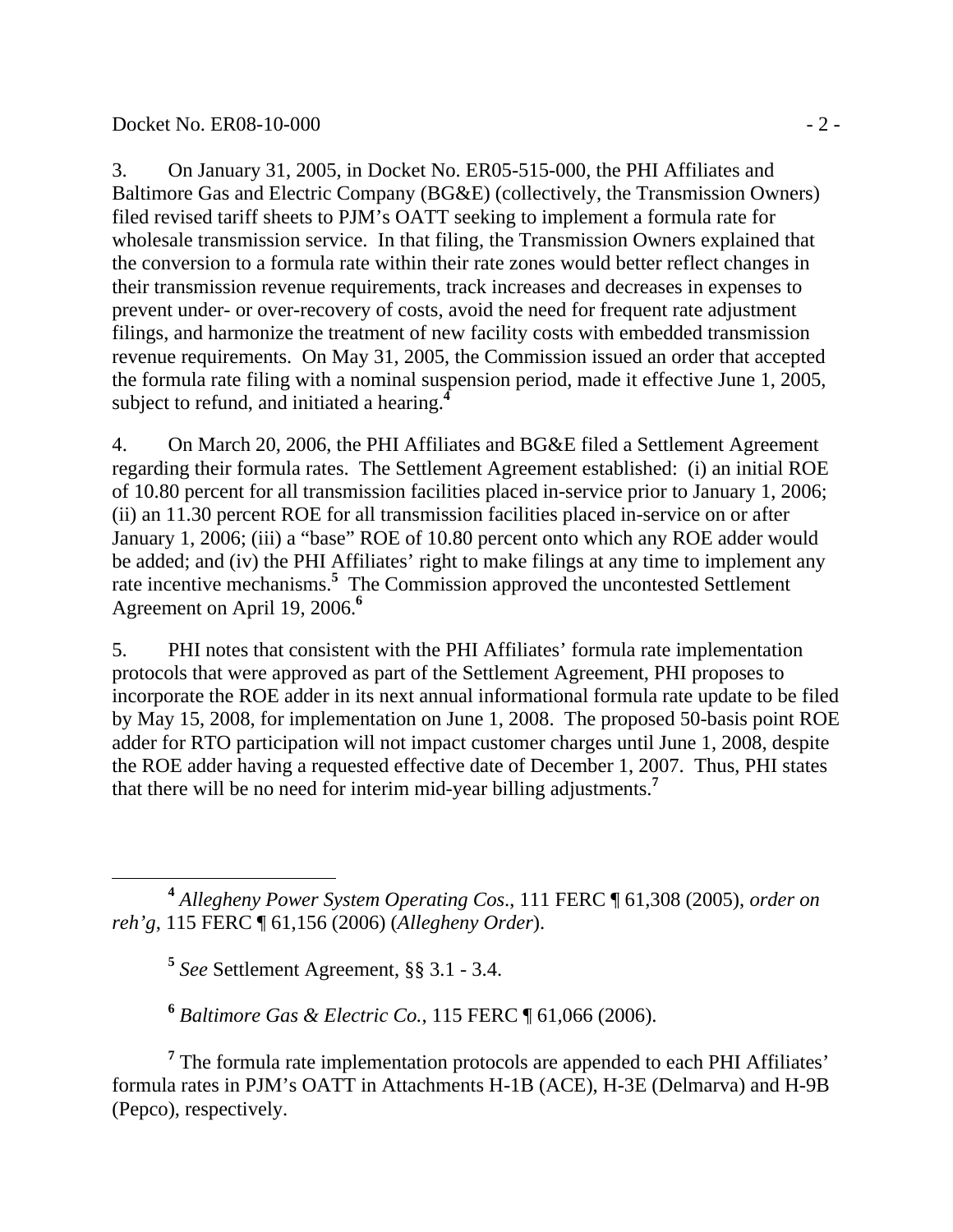## **II. Notice, Interventions, and Protests**

6. Notice of PHI's October 1, 2007 filing was published in the *Federal Register*, **8** with interventions and comments due on or before October 22, 2007. A notice of intervention and timely motions to intervene were filed by: Public Service Commission of Maryland, Dominion Resources Services, Inc., Exelon Corporation, Maryland Office of People's Counsel, Office of People's Counsel of the District of Columbia, Old Dominion Electric Cooperative, PPL Electric Utilities Corporation, Public Service Electric and Gas Company, and Southern Maryland Electric Cooperative, Inc.

7. On October 22, 2007, the Delaware Municipal Electric Corporation, Inc. (DEMEC) and the Public Power Association of New Jersey (PPANJ) filed motions to intervene and protests.

8. On October 30, 2007, PHI filed a motion for leave to answer and answer on behalf of the PHI Affiliates.

## **III. Discussion**

# **1. Procedural Matters**

9. Pursuant to Rule 214 of the Commission's Rules of Practice and Procedure, the notices of intervention and timely, unopposed motions to intervene serve to make the entities that filed them parties to this proceeding.**<sup>9</sup>**

10. Rule 213(a)(2) of the Commission's Rules of Practice and Procedure prohibits an answer to an answer or protest, unless otherwise ordered by the decisional authority.**<sup>10</sup>** In this case, we are not persuaded to permit PHI's answer, and, accordingly, reject it.

# **2. 50-Basis Point ROE Adder for RTO Membership**

# **a. PHI's Proposal**

11. PHI requests a 50-basis point incentive adder to its authorized ROE of 10.80 percent in recognition of its membership in PJM. PHI states that the 50-basis point adder is consistent with the Commission's policies concerning RTO membership and its

 **<sup>8</sup>** 72 Fed. Reg. 57,550 (2007).

**9** 18 C.F.R. § 385.214 (2007).

**<sup>10</sup>** *Id*. § 385.213(a)(2) (2007).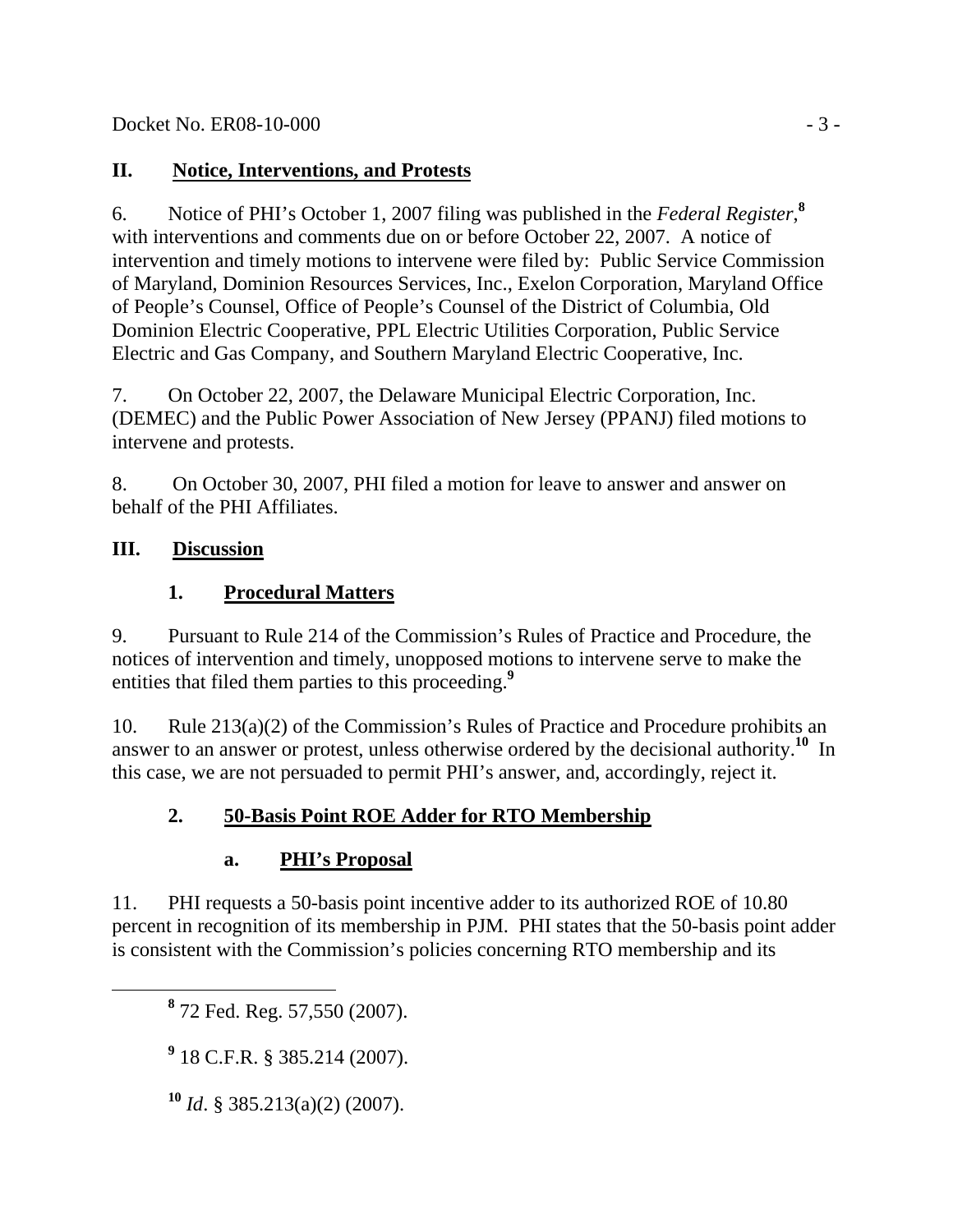### Docket No. ER08-10-000 - 4 -

treatment of similarly situated transmission owners in PJM and other RTOs.**<sup>11</sup>** PHI submitted testimony by William E. Avera, Ph.D., with a discounted cash flow analysis calculating an ROE zone of reasonableness for the PHI Affiliates. Dr. Avera states that the 50-basis point incentive falls within its proposed ROE zone of reasonableness of 7.7 percent to 16.1 percent and is below the midpoint of 11.9 percent. PHI notes that the Settlement Agreement preserves the right to make transmission incentive filings and allows for an 11.30 percent ROE for facilities placed in service on or after January 1, 2006. Based on these factors, PHI contends that allowing the 50-basis point adder for RTO membership in PJM is just and reasonable.

12. Finally, PHI provides illustrative examples of the impact of the 50-basis point ROE adder on the annual revenue requirement for each of the PHI Affiliates. PHI states that the annual revenue requirement will be increased by the following: ACE - \$0.63 million; Delmarva - \$0.81 million; and Pepco - \$1.01 million.

## **b. Protests**

13. DEMEC protests PHI's request for a 50-basis point ROE adder for RTO membership in PJM and states that the proposed rates may be excessive, and therefore unjust and unreasonable. DEMEC claims that PHI's citation to other incentive rate filings is inappropriate because incentive rate proposals should be evaluated on a stand alone, case-by-case basis. DEMEC states that PHI must justify a higher ROE under Order No. 679-A's nexus test, and justify where in the zone of reasonableness that return should lie. Further, DEMEC states that all of the analysis presented by PHI for its proposed 50-basis point ROE adder is flawed and does not support PHI's requested ROE adder. DEMEC requests that the Commission deny the 50-basis point ROE adder, or in the alternative, set it for hearing to determine whether the adder is just and reasonable.**<sup>12</sup>**

14. PPANJ does not currently protest whether the 50-basis point ROE adder is appropriate, but objects to PHI's illustrative application of the adder, claiming it is unsubstantiated, nearly illegible and premature. PPANJ states that the impact of the

**<sup>12</sup>** DEMEC Protest at 12.

**<sup>11</sup>** Transmittal Letter at 3-4 (*citing, e*.*g*., UGI Utilities, Inc., Docket Nos. ER06- 1445-000 and ER06-1445-001 (Dec. 13, 2006) (unpublished letter order); *Duquesne Light Co.*, 118 FERC ¶ 61,087 at P 50 (2007); *Commonwealth Edison Co.*, 119 FERC ¶ 61,238 at P 72 & 77 (2007); and, *Baltimore Gas and Electric Co.* 120 FERC ¶ 61,084 at P 31 (2007) (*BG&E Order*)).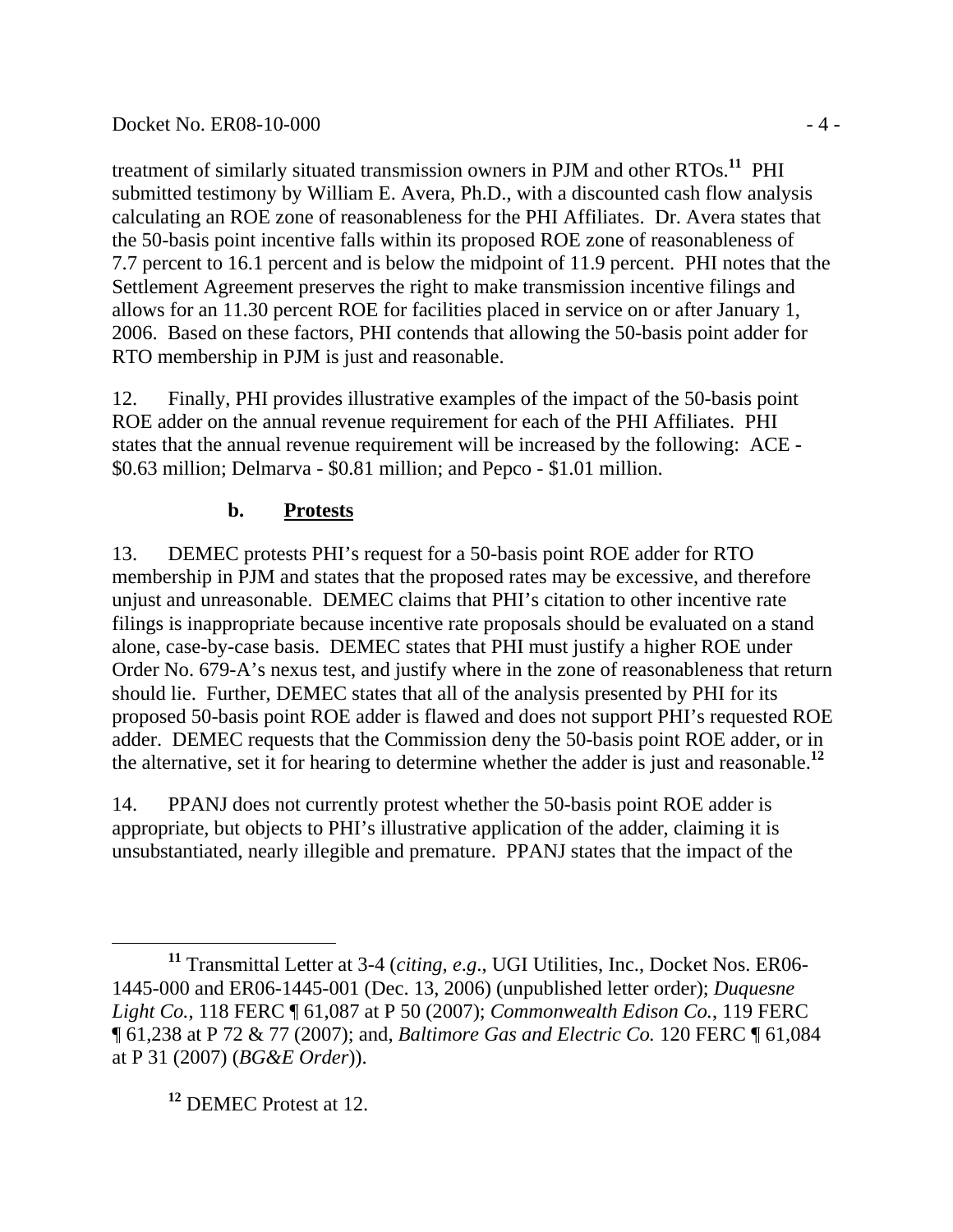Docket No. ER08-10-000 - 5 -

proposed ROE adder for ACE is misstated, and reserves its right to review and protest the actual rate filing during the annual rate review process agreed to in the Settlement Agreement.

### **c. Commission Determination**

15. We find that PHI's proposal to increase its ROE by 50-basis points for continued participation in PJM is just and reasonable and not unduly discriminatory. The ROE, inclusive of the RTO membership adder, will be 11.30 percent for all transmission facilities irrespective of the in-service date. We have previously approved the 11.30 percent ROE for transmission facilities placed in service after January 1, 2006.**<sup>13</sup>** Thus, we find that the 11.30 percent ROE resulting from the 50 basis-point adder for all transmission facilities is consistent with the ROE we approved in the Settlement Agreement. Therefore, we reject DEMEC's requests to deny PHI the 50-basis point ROE adder or, in the alternative, to set it for hearing. First, as we stated in Order No. 679-A, we will authorize incentive-based rate treatment for public utilities that continue to be a member of an RTO.<sup>14</sup> Section 219 of the FPA specifically provides that the Commission shall provide for incentives to each transmitting utility that joins a Transmission Organization. The consumer benefits, including reliable grid operation, provided by such organizations are well documented and consistent with the purpose of section 219. The best way to ensure that these benefits are spread to as many consumers as possible is to provide member utilities of an RTO with incentives for joining and remaining a member.

16. As explained in Order No. 679-A, the decision to provide incentives for participation in an RTO is a policy one, aimed at promoting particular policy objectives, unrelated to any particular project. DEMEC's protest that PHI Affiliates should not be rewarded for its continued membership in PJM is inconsistent with Order No. 679-A; thus, we deny the relief requested in its protest. We further note that the level of the requested incentive, 50-basis points, is the same as that approved for similar utilities, such as Duquesne Light Company**<sup>15</sup>** and Commonwealth Edison Company.**<sup>16</sup>** In addition,

**<sup>13</sup>** *Baltimore Gas & Electric Co.,* 115 FERC ¶ 61,066 (2006).

**<sup>14</sup>** Order 679-A at P 86.

**<sup>15</sup>** *Duquesne Light Co.*, 118 FERC ¶ 61,087 (2007).

**<sup>16</sup>** *Commonwealth Edison Co.,* 119 FERC ¶ 61,238 (2007).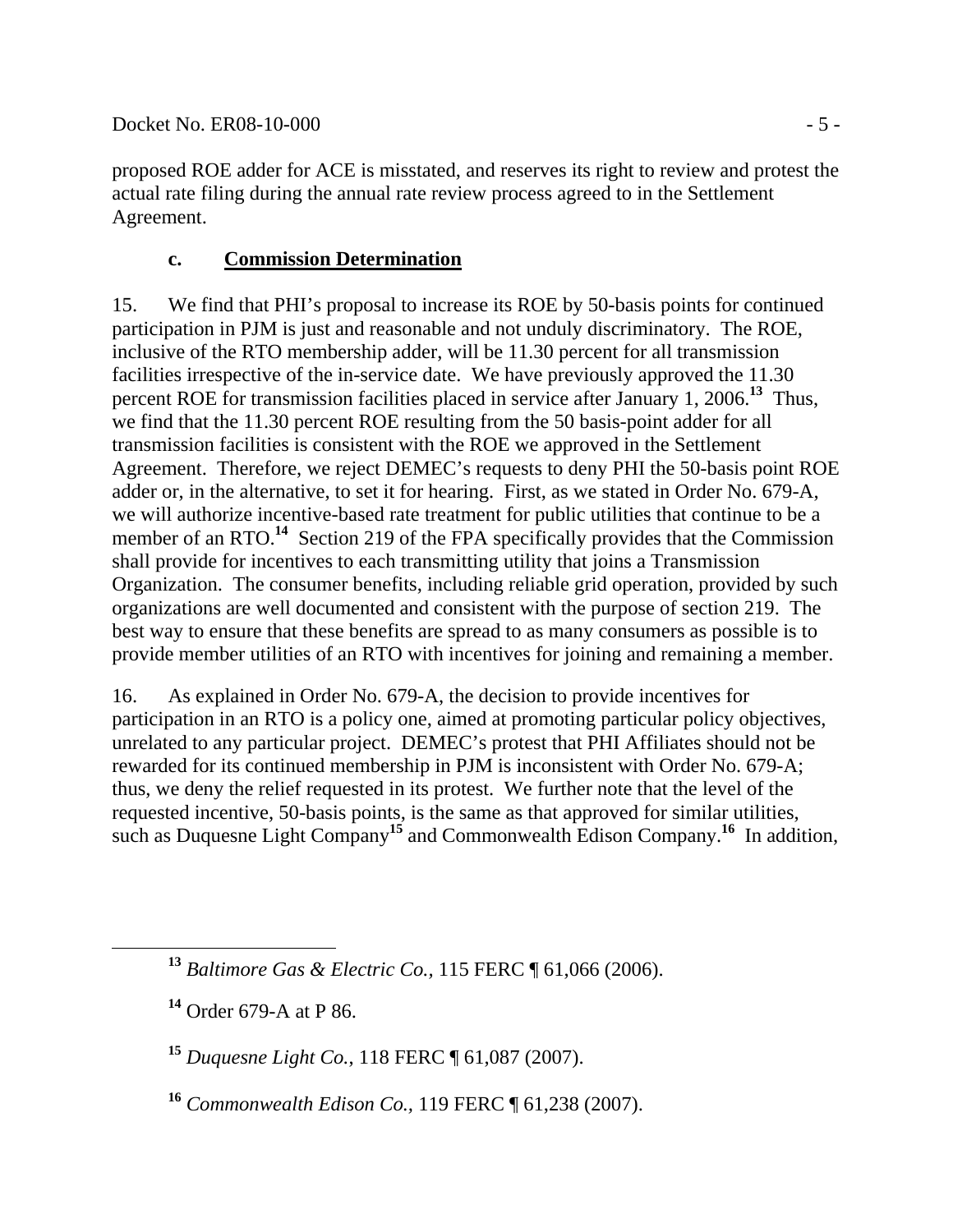Docket No. ER08-10-000 - 6 -

the Settlement Agreement provides that the PHI Affiliates may make filings at any time to implement transmission incentives.**<sup>17</sup>**

17. Lastly, we dismiss PPANJ's concerns over PHI's illustrative applications of the ROE adder. As set forth in the PHI Affiliates' formula rate implementation protocols in PJM's OATT, any interested party may challenge annual updates, which are informational filings submitted to the Commission and posted on the PJM web site. Parties may make such challenges first with the transmission owners<sup>18</sup> and then with the Commission,**<sup>19</sup>** over whether the PHI Affiliates have properly applied the formula rate. However, such challenges may not seek to modify the formula rate, including the approved RTO membership adder which is a part of the formula rate.**<sup>20</sup>** Modifications to the formula rate – including return on equity – will require an FPA section 205 or 206 filing, as applicable. Therefore, PPANJ's concerns, so long as they follow the formula rate implementation protocols in PJM's OATT, may be appropriate to raise during the annual rate review process following PHI Affiliates' annual update filings in May.

18. We accept PHI Affiliates' revised tariff sheets**<sup>21</sup>** to PJM's OATT effective December 1, 2007, as requested.

## **3. Request for Waivers**

19. PHI requests waivers of certain provisions of section 35.13 of the Commission's regulations**<sup>22</sup>** ("Filing of Changes in Rate Schedules"), as may be necessary, including: (i) waiver of the requirement to determine if, and the extent to which, a proposed change constitutes a rate increase based on Period I/Period II rates and billing determinants;**<sup>23</sup>**

**<sup>17</sup>** *See* Settlement Agreement, §§ 3.3 – 3.4.

**<sup>18</sup>** *See* PJM OATT, Attachments H-1B (ACE), H-3E (Delmarva), and H-9B (Pepco), § 2.

**<sup>19</sup>** *See id.* § 3.

**<sup>20</sup>** *See id.* § 1(f)(v).

**<sup>21</sup>** First Revised Sheet No. 298E; First Revised Sheet No. 300I; and First Revised Sheet No. 310E under PJM's FERC Electric Tariff, Sixth Revised Volume No. 1.

**<sup>22</sup>** 18 C.F.R. § 35.13 (2007).

 $23$  *Id.* § 35.13(a)(2)(iv).